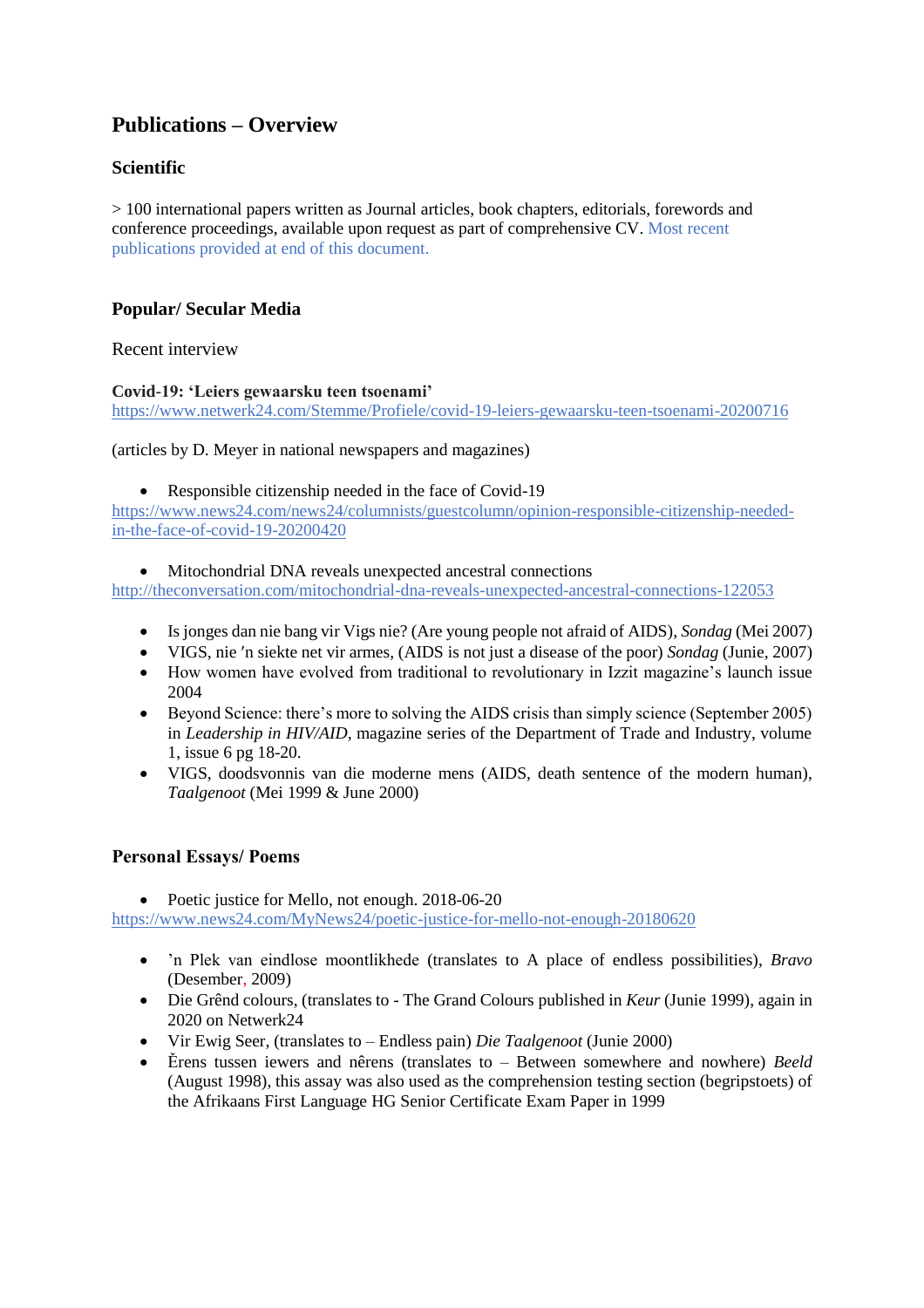#### **Recent Scientific Publications**

- 1. De Canha MN, Kishire N, Kumar V, **Meyer D**, Nehar S, Singh B, Lall N (2018) The potential of Clausena anisate (wild) Hook.f.ex Benth against Propionibacterium acnes. *South African Journal of Botany*, 119: 410-419.
- 2. Henley-Smith, C.J., Botha, F.S., Hussein, AA, Nkomo, M, **Meyer D**, Lall N (2018). Biological activities of Heteropyxis natalensis against micro-organisms involved in oral infections. *Frontiers in Pharmacology* 9, art no. 291.
- 3. Mpinda C, **Meyer D**, Lyantagae (2018)*.* "*In vitro* antimicrobial activity of extracts of some plant species used in the management of HIV/AIDS in Tanzania". *Tanzania Journal of Science* 44(1): 179-190.
- 4. Oosthuizen, C, Arbach, M, **Meyer D**, Hamilton, C., Lall, N (2017). Diallyl Polysulfides from Allium sativum as Immunomodulators, Hepatoprotectors, and Antimycobacterial Agents. *Journal of Medicinal Food* 20(7), pp. 685-690.
- 5. Kapewangolo, P, Omolo, JJ, Fonteh, P, Kandawa-Schulz, M., **Meyer D** (2017). Triterpenoids from ocimum labiatum activates latent HIV-1 expression in vitro: Potential for use in adjuvant therapy. *Molecules* 22(10), art no. 1703
- 6. Kapewangolo, P, Kandawa-Schulz, M, **Meyer D** (2017). Anti-HIV activity of ocimum labiatum extract and isolated pheophytin-a. *Molecules* 22(11), art no. 1763.
- 7. Williams, A.A, Sitole LJ, **Meyer D** (2017) HIV/HAART-associated oxidative stress is detectable by metabonomics. *Mol. BioSyst*.(13) 2202-2217
- 8. Lall N, Kumar V, **Meyer D**, Gasa N, Hamilton C, Matsabisa M and Oosthuizen C (2016) In vitro and In vivo antimycobacterial, hepatoprotective and immunomodulatory activity of Euclea natalensis and its mode of action. *Ethnopharmacology,* (194) 740-748
- 9. Gama N, Elkhadir A, Gordhan B, Kana B, Darkwa and **Meyer D** (2016) Activity of phosphino palladium(II) and platinum(II) complexes against HIV-1 and Mycobacterium tuberculosis. *Biometals*, 29 (4) 637–650
- 10. Gama N, Kumar K, Erkengard E, Haukka M, Darkwa J, Nordlander E and **Meyer D** (2016) Gold(I) complex of 1,1'-bis(diphenylphosphino) ferrocene-quinoline conjugate: a virostatic agent against HIV-1. *Biometals*, (29) 389-397
- 11. Sitole L, Steffens F, and **Meyer D** (2015). Raman Spectroscopy-Based Metabonomics of HIV-Infected Sera Detects Amino Acid and Glutathione Changes. *Current Metabolomics* , 03, 65- 75.
- 12. Tukulula, M., Hayeshi, R., Fonteh, P., **Meyer D,** Ndamase, A, Madziva, MT, Khumalo, V, Lubuschagne, P, Naicker, B, Swai, H, Dube, A 2015. Curdlan-Conjugated PLGA Nanoparticles Possess Macrophage Stimulant Activity and Drug Delivery Capabilities. *Pharmaceutical Research* 32(8). (IF 3.95)
- 13. Le Roux, K, Prinsloo, LC and **Meyer D**, (2015). Cellular injury evidenced by impedance technology and infrared micro spectroscopy. *Spectrochimica Acta Part A: Molecular and Biomolecular Spectroscopy 138, 321–330. (IF 2.13)*
- 14. Kapewangolo, P, Omolo, J.J., Bruwer, R, Fonteh, P and **Meyer D** (2015). Antioxidant and antiinflammatory activity of Ocimum laiatum extract and isolated labdane diterpenoid. *Journal of Inflammation, 12(1):4(IF 2.02)*
- 15. Fonteh, P, Elkhadir, A, Omondi, B, Guzei, I and **Meyer D**, (2015). Impedance technology reveals correlations between cytotoxicity and lipophilicity of mono and bimetallic phosphine complexes. *Biology of Metals, 28 (4) (IF 2.69)*
- 16. Le Roux, K, Prinsloo, LC and **Meyer D**, (2015). Fourier Transform Infrared spectroscopy discloses different types of cell death in flow cytometrically sorted cells. *Toxicology in Vitro,* 29, 1932-1940. (IF 3.21)
- 17. LeRoux K, Prinsloo LC and **Meyer D** (2014) Metallodrug induced apoptotic cell death and survival attempts are characterised by Raman Spectroscopy **in** *Applied Physics Letters* **105, 123702**
- 18. McKnight TR, Yoshihara H, Sitole L, Martin, JN, Steffens F and **Meyer, D** (2014) A combined chemometric and quantitative NMR analysis of HIV/AIDS serum discloses metabolic